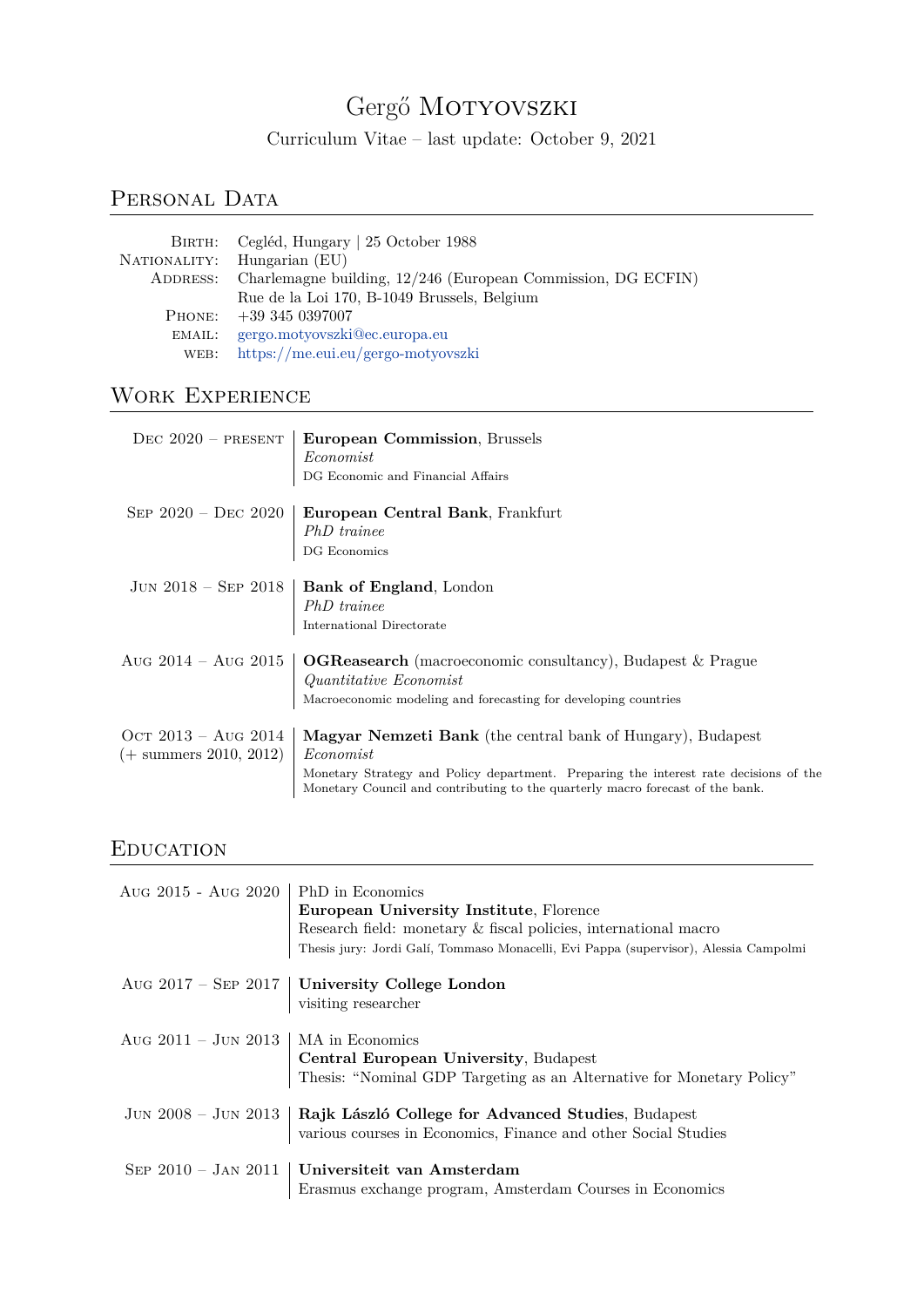| SEP 2008 – JUN 2012   BA in Finance & Accounting                      |
|-----------------------------------------------------------------------|
| <b>Corvinus University of Budapest</b>                                |
| Thesis: "The Euro Crisis as a Balance of Payments Crisis"             |
|                                                                       |
| SEP $2007 - JUN 2011$   BA in Applied Economics                       |
| <b>Corvinus University of Budapest</b>                                |
| Thesis: "The Role of Exchange Rate in the Monetary Policy of Emerging |
| Markets"                                                              |

#### Published work

"Monetary Policy and Inequality Under Labor Market Frictions and Capital-Skill Complementarity" (coauthored with Juan Dolado & Evi Pappa)

*American Economic Journal: Macroeconomics*, 2021 Apr, Vol 13, No 2, pp. 292-332. *CEPR Discussion Papers*, 2018 Feb, DP-12734

"Monetary-fiscal interactions and redistribution in small open economies" *European University Institute, ECO Working Papers*, 2020/03 Aug

"Deflation fears in developed economies" (coauthored with I. Ábel, Z. Szalai and K. Lehman) *Magyar Nemzeti Bank Bulletin*, 2014/2 July, pp. 7-17.

"Possible impacts of the financial crisis on potential output" (coauthored with P. Gábriel) *Magyar Nemzeti Bank Bulletin*, 2013/2 May, pp. 21-30.

"The Role of Exchange Rates in the Monetary Policy of Emerging Markets" *Development and Finance*, 2011/1, pp. 72-82.

occasional articles on monetary policy and international economic policy issues on szuveren.hu and portfolio.hu

## Conferences & Seminars

| SEP 2018   Bank of England research seminar - London |  |
|------------------------------------------------------|--|
|------------------------------------------------------|--|

- Apr 2018 **Euro Area Business Cycle Network-CEPR conference** UPF, Barcelona Measuring the Effects of Unconventional Monetary Policy in the Data
	- 2017-18 **EUI seminars** Florence

#### Workshops and courses

| Nov 2017 | Joint Research Centre, European Commission - Ispra<br>Identification and global sensitivity analysis for macro models (by Marco Ratto, Johannes Pfeiffer)         |
|----------|-------------------------------------------------------------------------------------------------------------------------------------------------------------------|
| SEP 2017 | <b>Centro de Estudios Monetarios y Financieros (CEMFI)</b> – Madrid<br>Monetary and Fiscal Policy with Heterogeneous Agents (by Greg Kaplan)                      |
|          | JUN 2014   Centre for Central Banking Studies – Bank of England, London<br>Monetary Policy Modelling (by Andrew Blake & Gabor Pinter)                             |
| Mar 2014 | <b>Budapest School for Central Banking</b> – Magyar Nemzeti Bank, Budapest<br>Advanced Time Series Methods (by Fabio Canova)<br>Open Economy Macro (by Evi Pappa) |